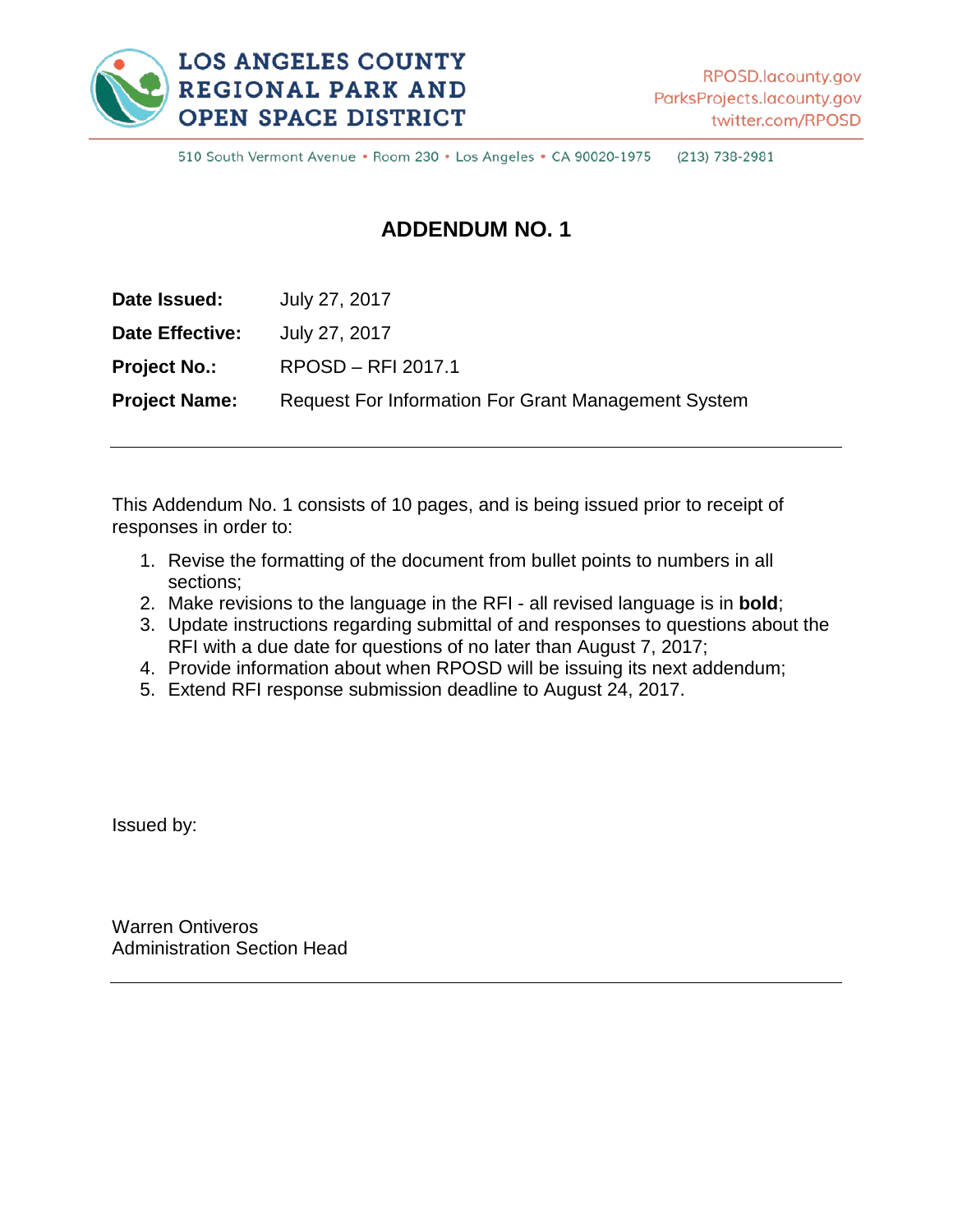## **County of Los Angeles Regional Park and Open Space District**



## **Request for Information (RFI)**

# **No. 2017.1**

## **Addendum No. 1**

### **Enterprise Grants Management System for the Los Angeles County Regional Park and Open Space District**

## **[http://RPOSD.lacounty.gov](http://rposd.lacounty.gov/)**

## **[http://ParksProjects.lacounty.gov](http://parksprojects.lacounty.gov/)**

**July 2017**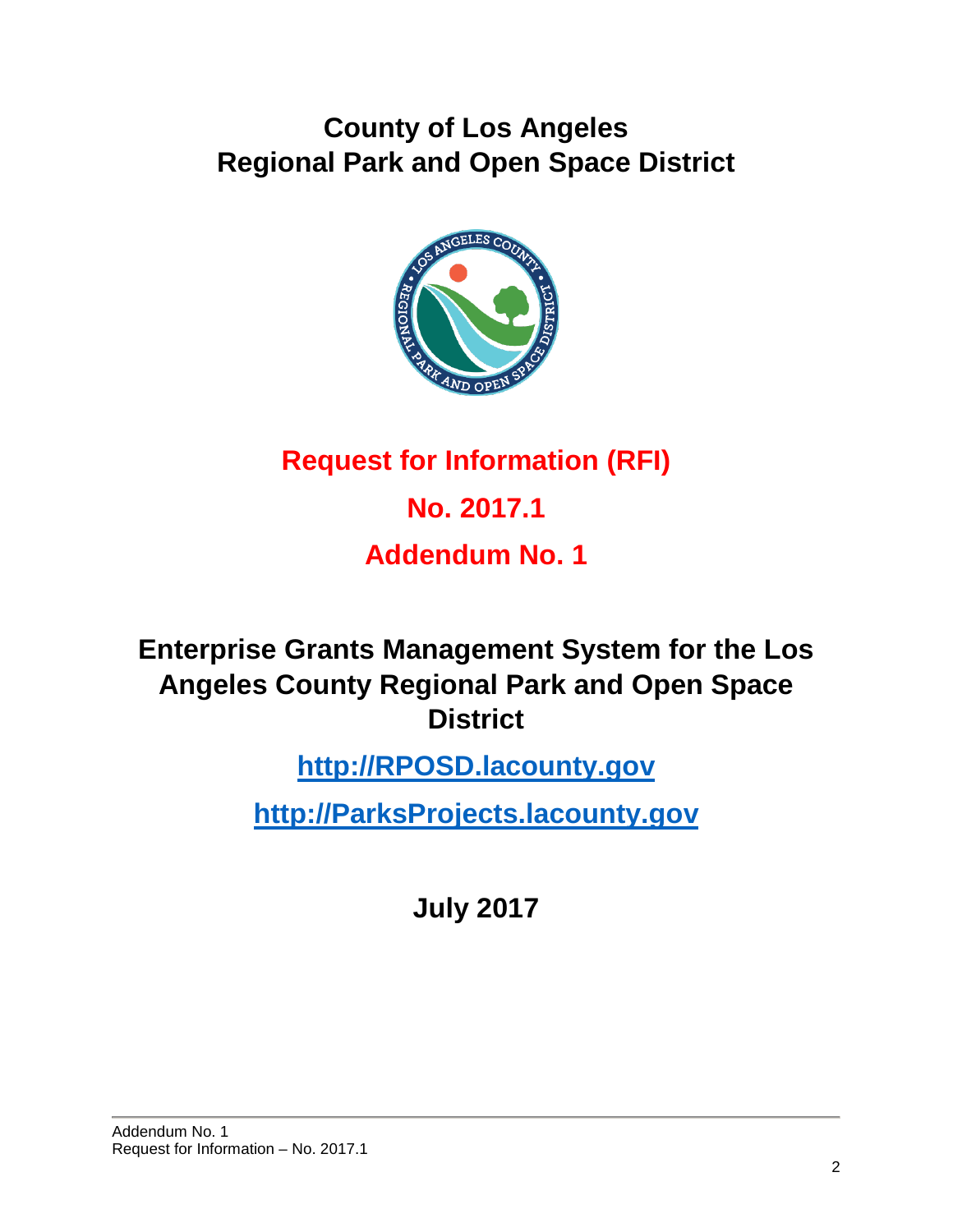#### **1.0 PURPOSE**

The Los Angeles County Regional Park and Open Space District (RPOSD), a California Special District operating as an independent, grant-making agency of the County, is releasing this Request for Information (RFI) to obtain information from companies that provide a modular, cloud-based, enterprise-class online Grants Management System (GMS) for grant-making agencies and organizations. RPOSD is surveying the market for companies that provide software and the services described in this RFI.

### **2.0 BACKGROUND**

RPOSD was created by voter-approved Proposition A – the Safe Neighborhood Parks Act – in November, 1992. Proposition A provided \$540 million in grant funds for the acquisition, restoration, and rehabilitation of property for parks, recreation, and natural lands. An additional \$319 million in funding was obtained after voters approved a second measure in 1996. Proposition A authorized RPOSD to levy benefit assessment property taxes to fund grant projects and maintenance, as well as RPOSD administration.

On November 8, 2016, voters approved Measure A, which will provide an estimated \$94.5 million annually for park projects and programs starting in fiscal year 2018-19 through a parcel tax levied by RPOSD.

RPOSD currently administers over 1,750 Proposition A grants through its various grant programs and provides maintenance and servicing funds to over 90 individual agencies to maintain their grant funded projects. RPOSD anticipates that the number of grants and grantees to be served by the GMS will grow incrementally as Measure A funding becomes available

### **3.0 OVERALL APPROACH**

RPOSD seeks to develop an integrated Grants Management System (GMS) that will allow staff, grant recipients, and the public to track submission, award, distribution, and use of RPOSD grants. The GMS is expected to feature the following:

- **3.1** Enable a paperless granting process that tracks receipt of revenue and the disbursement of funds;
- **3.2 GMS system shall be a Software as a Service (SaaS) system;**
- **3.3** Include a proven and reliable Application Programming Interface (API), to be compatible with the following: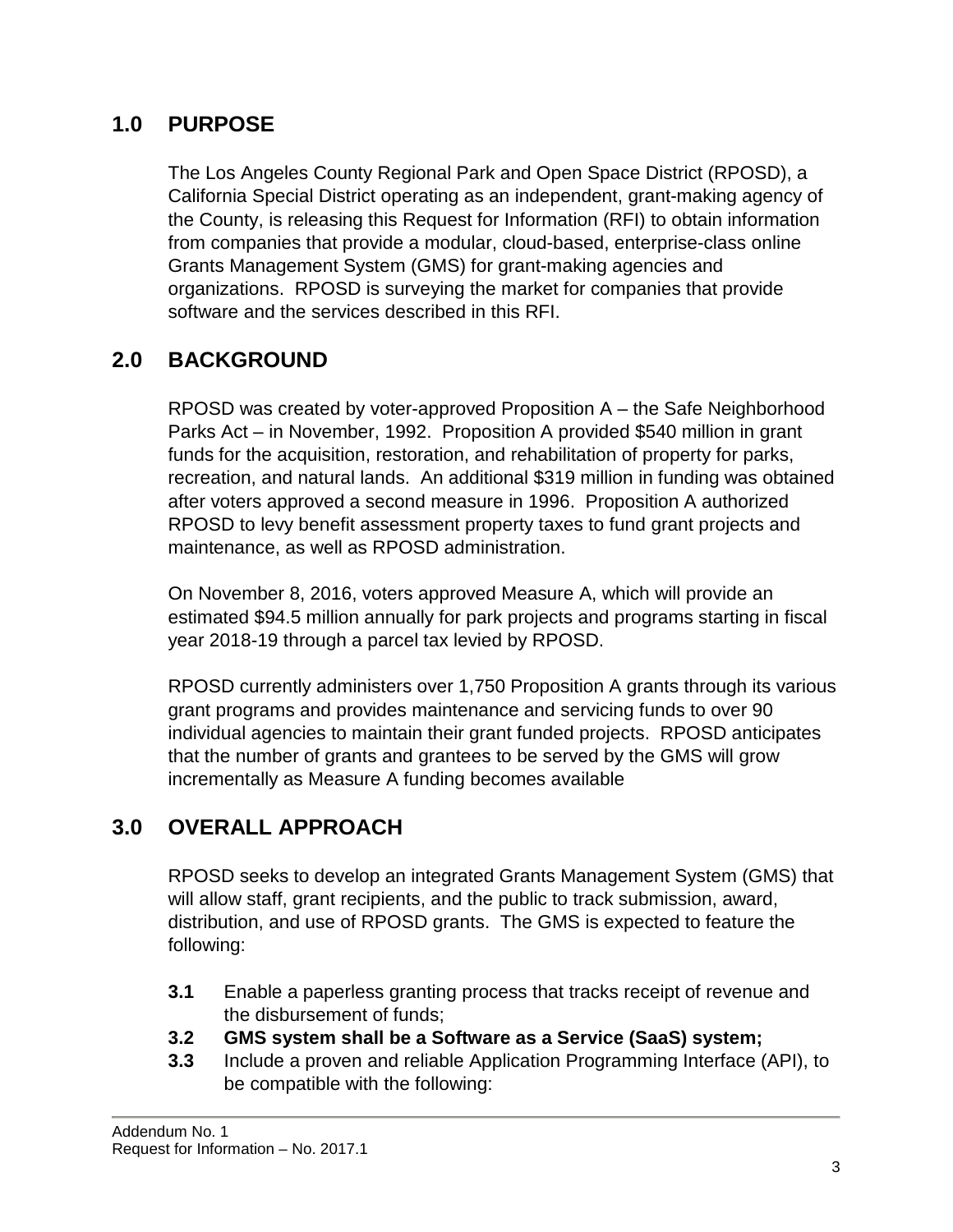- **3.3.1** A GIS (Esri-based, etc.) mapping system as a tool for users to view grant data;
- **3.3.2** Los Angeles County's enterprise Cost Accounting and Purchasing System (eCAPS) which is used to track RPOSD accounts and to issue payments to grantees;
- **3.4** Include a secure, online grantee portal that interfaces with the grants management application module for data entry, payment submittal, and reporting purposes; and
- **3.5** Provide grant tracking information that is selectively available to the public without requirement of passwords, either directly or via API.
- **3.6 The selected vendor will migrate all data from RPOSD's current systems to the new GMS, including 400 open grants;**
- **3.7 The new GMS shall be configured and setup, and all necessary training and implementation completed, in order to "go live" on May 1, 2018.**

RPOSD recognizes that some of these Fundamental Aspects will require customization of "off-the-shelf" GMS software and/or customized links among software packages.

### **4.0 SPECIFIC SERVICES OF INTEREST**

Specific services of interest include, but are not limited to, the following:

#### **Basic Parameters**

- **4.1** The GMS shall have a user-friendly look and feel both for internal users and grantees.
- **4.2** The GMS shall have responsive design that is compatible with multiple operating systems, including and not limited to Microsoft Windows, MacOS, iOS, and Android. Mobile functionality can be provided through a separate application, or through the main GMS website.
- **4.3 The GMS shall support at a minimum 25 internal users and 100 external users.**
- **4.4 The GMS shall support a minimum of six (6) grant funding programs and Maintenance and Servicing funding.**
- **4.5** The GMS shall allow for user roles and responsibilities to be designated at a funding program level, as well as a project level. This includes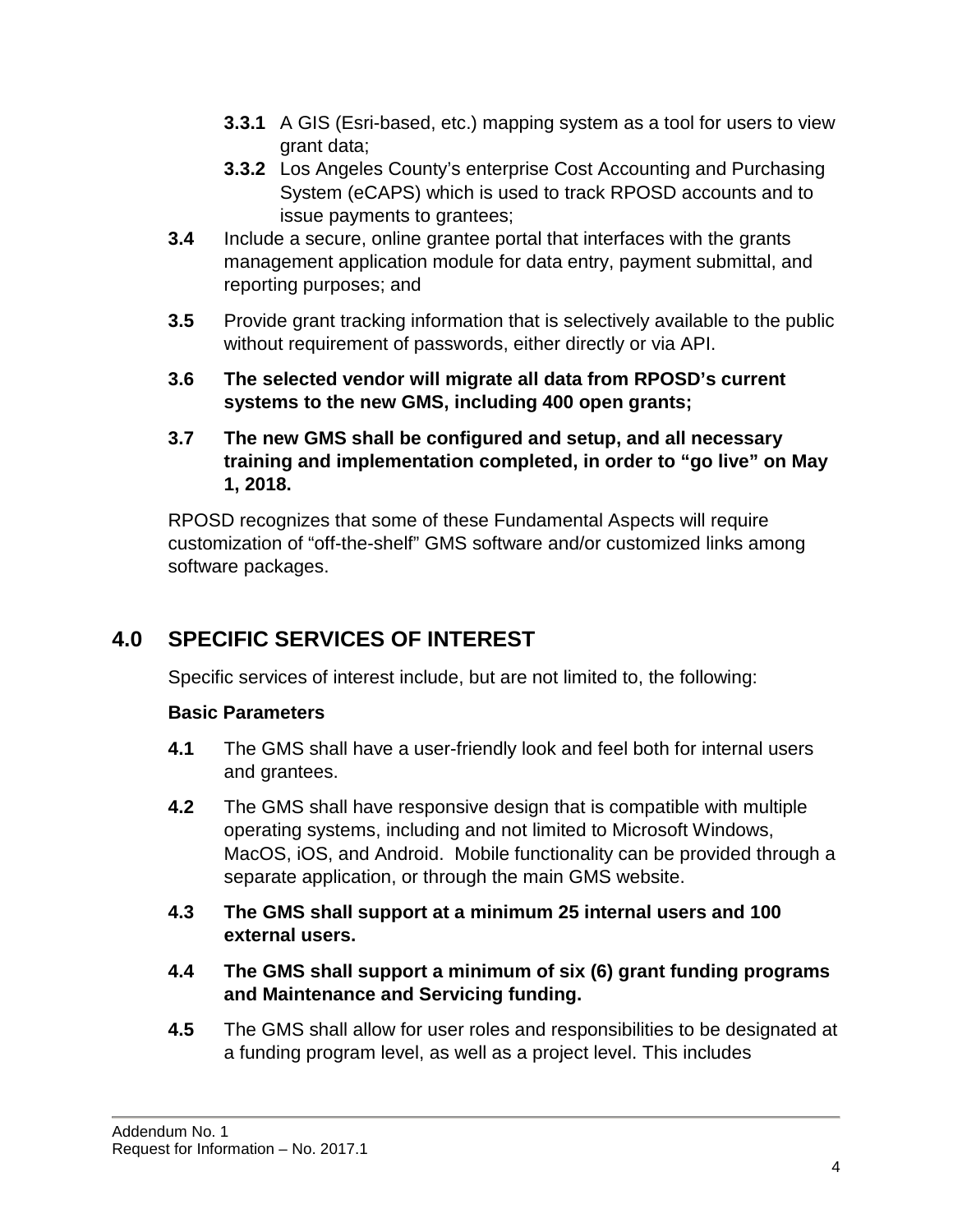permissions for RPOSD staff to designate permissions at the document and data field levels.

- **4.6** At a minimum, the GMS shall include modules for creating requests for proposals; creating, submitting, evaluating, and tracking the status of grant applications; administering grants from contract creation through project close out (including reimbursements); managing individual and organization accounts (including profile and login information for internal and external users); and tracking Measure A revenue and expenditures.
- **4.7** The GMS shall allow for RPOSD to create and customize forms that allow for the establishment of workflow, conditional formatting rules, and integration of data throughout the system.
- **4.8 The GMS shall automatically create an annual "tree structure" showing multiple funding categories and shall be able to automatically assign annual funding from total Measure A revenues (approximately \$90,000,000 generated annually) to each funding category, based on percentage formulas. The GMS shall include the ability to roll up and roll down funding from a high level down to the lowest level, and to allocate funds to grants and/or programs at the lowest level of the structure.**
- **4.9** The GMS shall not allow funding categories to be over-allocated, overcommitted, or over-paid.
- **4.10** The GMS shall include the capability to allow for scheduling of recurring payments, in addition to processing of reimbursement payments.
- **4.11 The GMS shall include the ability to manage and store various file types including those associated with architecture, construction, engineering software (PDFs, CAD, Microsoft office documents, etc.) within the system.**
- **4.12** The GMS shall also have versioning capability in order to track historical changes, including, but not limited to, budgets, applications, timelines, amendments, evaluations, etc.
- **4.13 The GMS shall generate On-Demand (Operational) reports, transactional reports, and miscellaneous/ad-hoc reports for internal users and shall include the flexibility to label, tag, and categorize records to facilitate report creation.**
- **4.14** Report options to allow for exporting to PDF, Microsoft Word, Microsoft Excel, and CSV formats.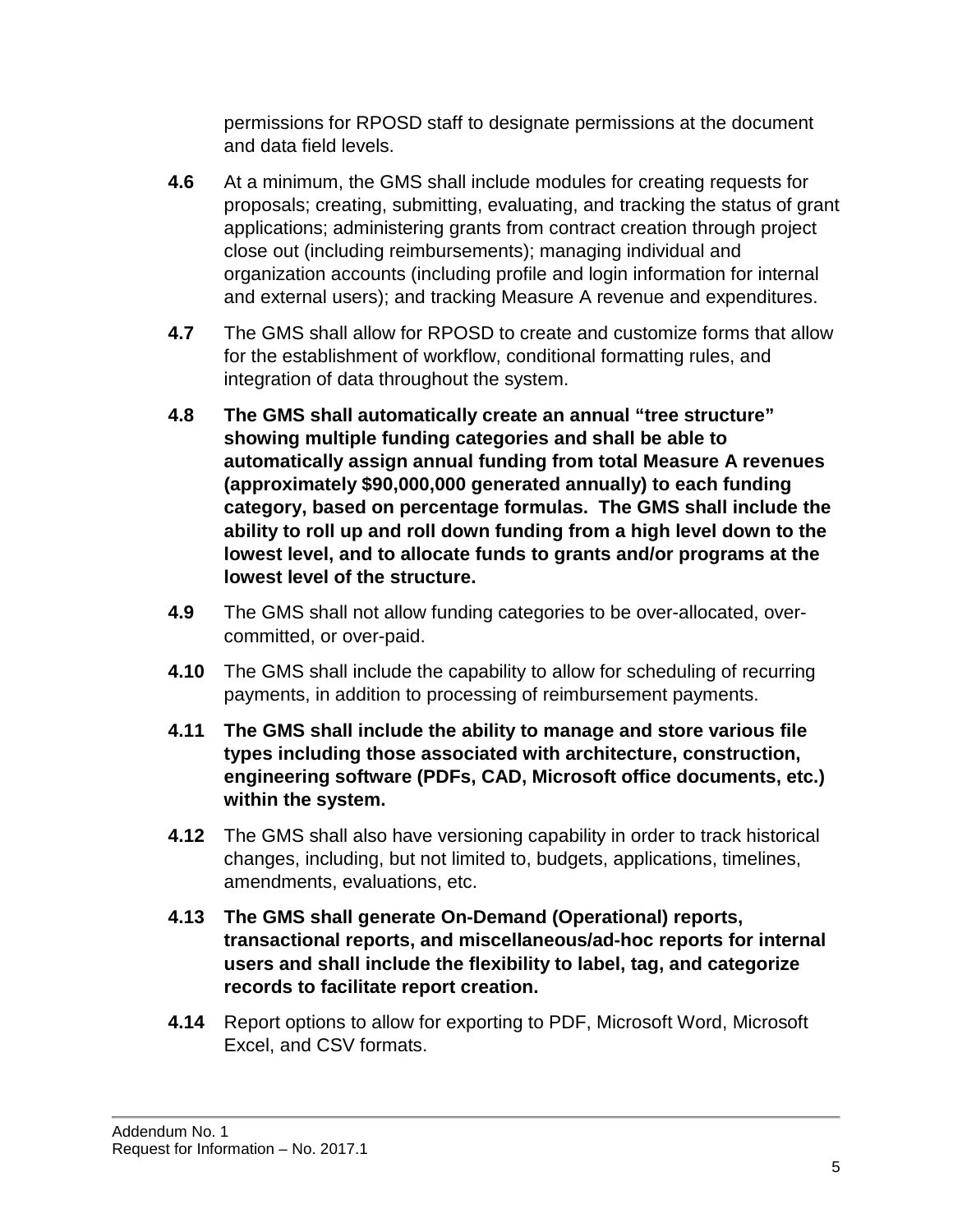- **4.15** The GMS shall include various role-based dashboards that contain information such as status of tasks, alerts and reminders, and other pertinent information which interface with email/calendar/task functions in Microsoft Office.
- **4.16** The GMS shall support site visit customizable forms and requirements, including, but not limited to, workflow tracking, alerts and reminders in accordance with the project schedule, coordination between the grantee and RPOSD staff.
- **4.17 The GMS shall include flexible and customizable alerts, including but not limited to those associated with approaching project milestones, to assist RPOSD and grantees with communication, tasks, and deadlines.**
- **4.18 The GMS shall track communications between RPOSD and its grantees through an integrated searchable log which tracks all communication. This means the system shall track communications internal to the system through a designed notes section as well as support uploading of external documents, including, but not limited to, emails, phone conversations (.wav files), etc.**
- **4.19** The GMS shall support electronic signatures such as Adobe LiveCycle, DocuSign, Adobe, etc.

#### **Location Data**

**4.20** The GMS shall include the ability to link location data and other jurisdictional information with other modules throughout the system for use in creating interactive maps that are publicly accessible. Data to be mapped may include and is not limited to revenue collected, grants awarded, and project status. Existing project location application is located at [http://ParksProjects.lacounty.gov](http://parksprojects.lacounty.gov/) and sample interactive maps are located at [http://lacountyparkneeds.org.](http://lacountyparkneeds.org/)

#### **Service and Support**

- **4.21** Vendor shall provide and support a QA/Test environment to validate all system configurations, including migrated legacy data, prior to final implementation.
- **4.22 Vendor shall provide information and resources that users can consult for answers to frequently asked questions and to troubleshoot common issues. The information and resources can include, and are not limited to frequently asked questions, knowledge bases, and self-paced tutorials. The resources shall also include, but should not be limited to, a help desk phone number, and**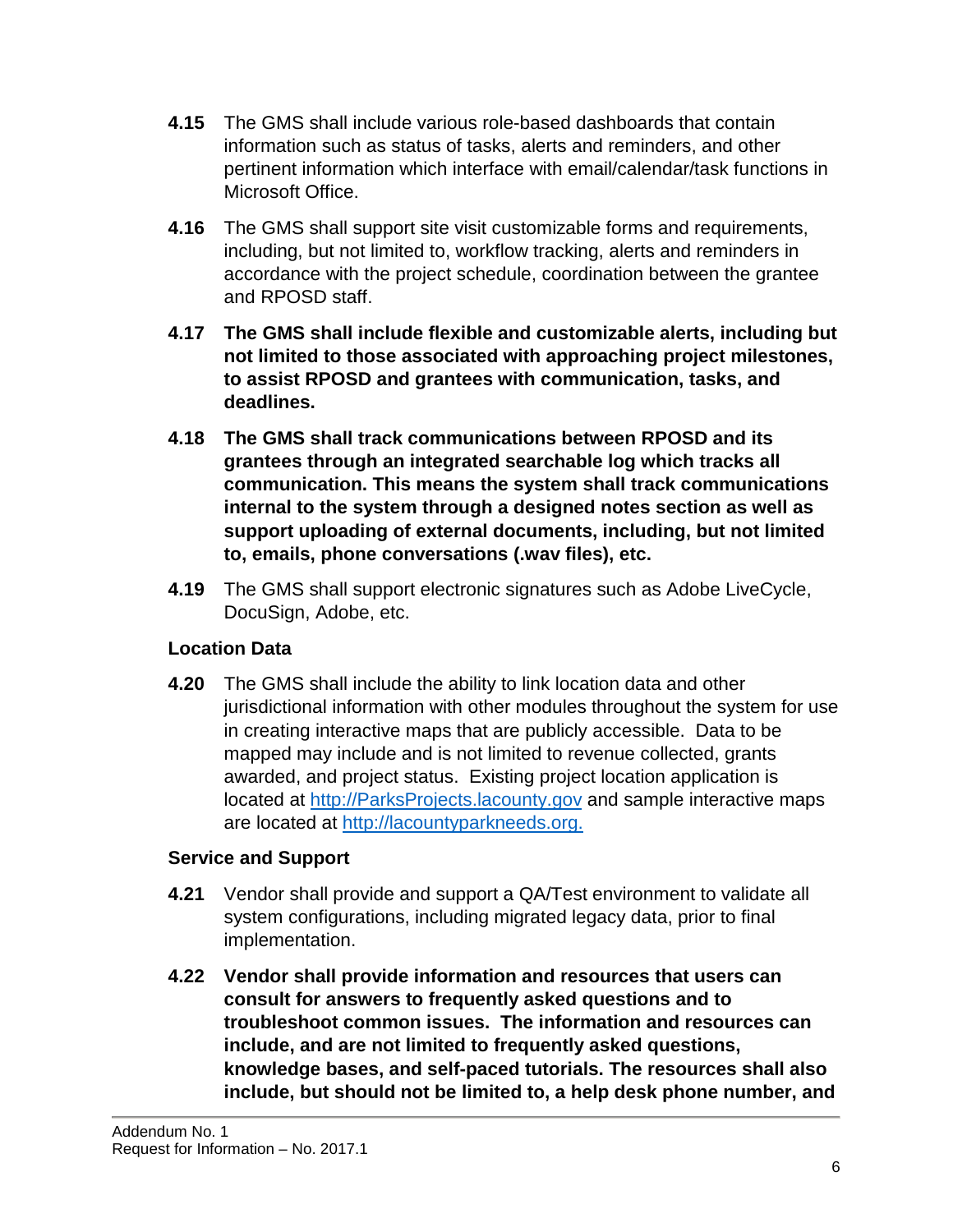**a Help Desk email contact for use by RPOSD staff and grantees when in need of service. The Help Desk shall be available to provide support during County business hours (Monday-Friday, 8:00am to 6:00pm PST) and shall allow users to leave a voice or email messages after business hours. The Help Desk shall provide immediate email responses and call backs within 24 hours.**

- **4.23 Vendor shall provide as many qualified resources as is necessary to meet implementation and configuration timelines.**
- **4.24** Vendor shall provide a designated Account Manager that RPOSD can contact directly for any necessary support and assistance after implementation is complete.
- **4.25 Vendor shall conduct formal training for all RPOSD staff in a manner that allows RPOSD to use the GMS efficiently and effectively once training is complete. Suggested training topics include, and are not limited to, System Configurations, Administrator Functions, Internal Users/Operators, New Departments/Agencies, and Training Materials. Vendor shall also provide online tutorials for authorized users that is accessible 24/7.**

#### **5.0 INFORMATION REQUESTED**

RPOSD requests responses to this RFI that contain the following information:

- **5.1** Describe the primary proposed vendor and its experience in providing the services described in Sections 3 and 4 of this RFI, including the number of similar projects the vendor is currently providing to other clients.
- **5.2** Describe any partner or subcontractor vendors who will assist the primary vendor on this project, their role(s), and their experience in providing the services described.
- **5.3** Describe the staff members who will have primary roles on the project, both in direct interface with RPOSD staff and in customizing software where required, and their qualifications and experience in fulfilling their proposed roles.
- **5.4** Describe which items identified in Sections 3 and 4 of this RFI are contained in the vendor's "off-the-shelf" software, and which will need to be customized. For items that need to be customized, please provide an overview of an approach to customization and any partner companies that will be involved.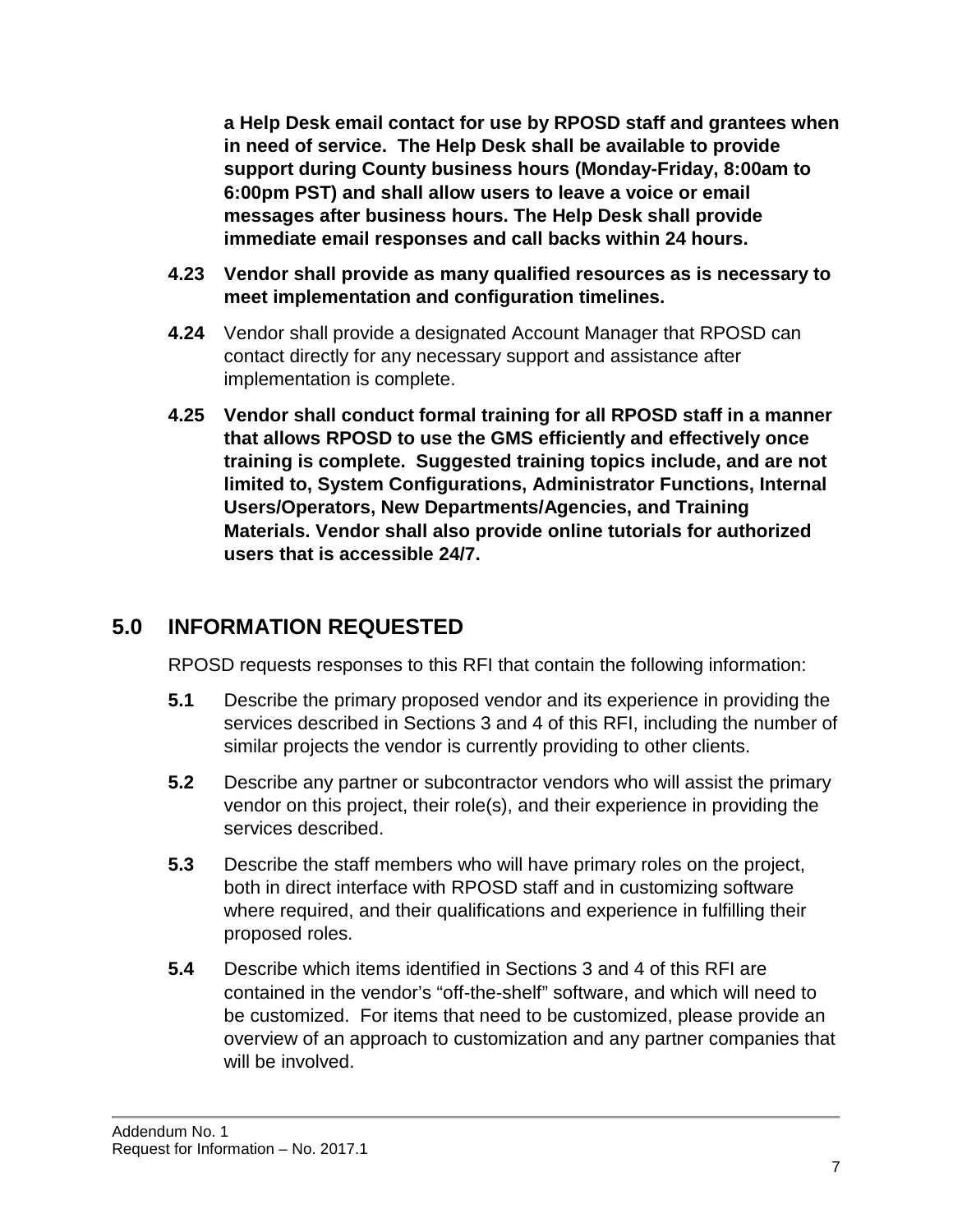- **5.5** Describe the proposed software solution(s) and their administrative aspects. Include screen shots showing the user interfaces where appropriate.
- **5.6** Provide flowcharts or similar graphic showing:

**5.6.1** The workflow for entry and administration of grants under the GMS.

- **5.7** The suggested roles and responsibilities between the RPOSD and vendor for every stage of the process of the implementation of the GMS software. Describe the availability of and procedures for providing ongoing support, maintenance and updates, and the associated costs.
- **5.8** Provide an overview of how your firm would monitor, mitigate, and address any cyber risks associated with implementing your software application with RPOSD services.
- **5.9** Provide a description of your firm's current policies and practices regarding your software application, including fee structure.
- **5.10** Provide a proposed implementation schedule that achieves release of fully vetted and functional GMS to live on or before May 1, 2018.
- **5.11** Include at least three (3) references, including contact information, from current or previous enterprise level clients. Previous clients must be from work completed within the last 3 years.

### **6.0 ANALYSIS OF RESPONSES AND PROCUREMENT PROCESS**

RPOSD expects **to analyze** the responses to this RFI that it receives, and to inform its procurement process based on these responses. RPOSD may also hold interviews of one or more vendors at its discretion.

Responses to this RFI and any subsequent interviews will be **analyzed** by RPOSD staff as follows:

- **6.1** Ability to fulfill the criteria outlined in Sections 3 and 4 of this RFI.
- **6.2** Vendors' past experience, qualifications, and references.
- **6.3** Vendors' experience working with any other proposed or needed team members.
- **6.4** Apparent costs for both implementation and on an on-going basis.
- **6.5 Suitability of partnership between RPOSD and vendor based on organizational mission and history.**
- **6.6** Ability to release fully vetted and functional system to the public by May 1, 2018.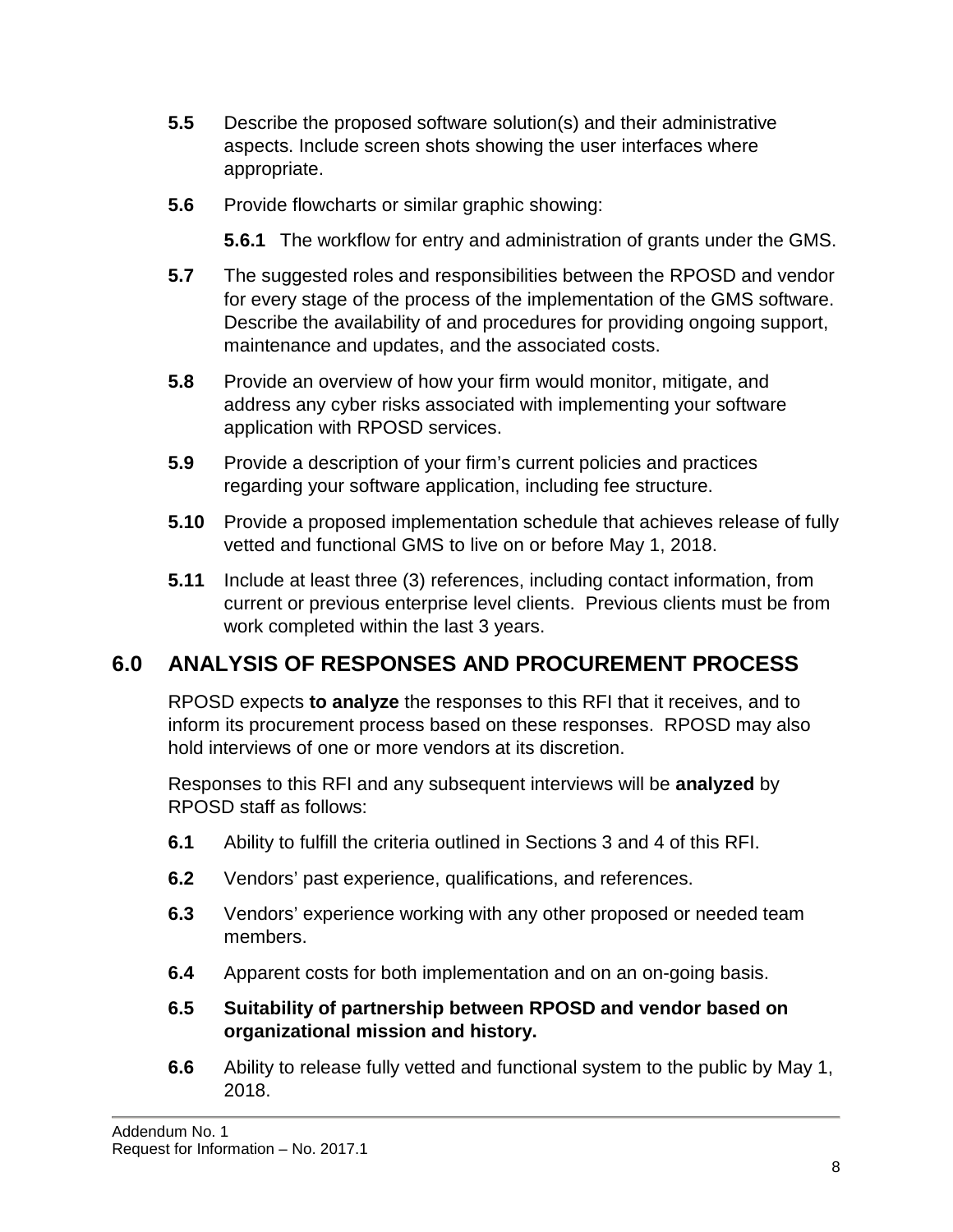#### **7.0 SUBMISSION INSTRUCTIONS**

Responses to this RFI are to be delivered in person, sent via United States Postal Service or commercial express carriers. **Responses to this RFI are due on or before 12:00 noon (Pacific Time), August 24, 2017.** Late submittals may be accepted at RPOSD's sole discretion. Please mark the package: "LA County Regional Park and Open Space District Administration Section."

The original Response to the RFI, two (2) numbered copies, and a CD/DVD containing all portions of the Response to the RFI, including PDF and any applicable multimedia files, are requested to be enclosed in a sealed envelope or box, plainly marked in the upper left-hand corner with the name and address of the Respondent.

Mailing Delivery Address:

Los Angeles County Regional Park and Open Space District

Administration Section 510 S. Vermont Ave. Los Angeles, CA 90020 Attn: Warren Ontiveros

Electronic Delivery Address (in addition to mailing): send documents and/or a link to cloud-based storage (e.g. OneDrive, Google Drive, DropBox) to:

#### **Warren Ontiveros**

**wontiveros@parks.lacounty.gov**

**Questions regarding this RFI are to be emailed to Warren Ontiveros wontiveros@parks.lacounty.gov no later than August 7, 2017 by 12:00 noon (Pacific-Time). RPOSD will formally respond to all questions received via Addendum #2 which will be published online by August 10, 2017 on RPOSD's website, RPOSD.LACounty.gov, under the "Business" tab.**